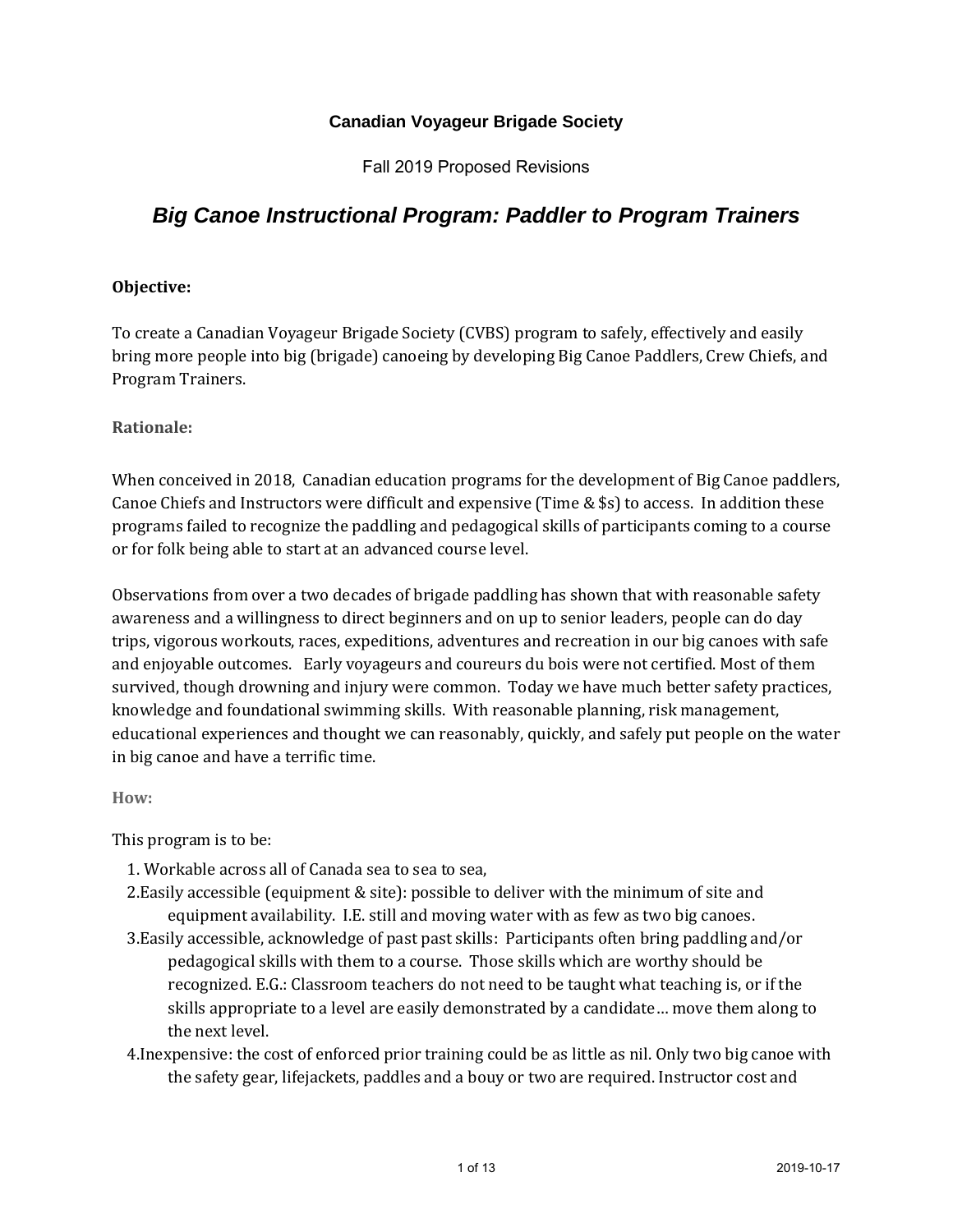compensation is to be worked out between the program sponsoring agency, and the instructor, or program trainer.

- 5.Directly managed by CVBS so the focus is on getting people safely onto the water to have a rewarding time. The CVBS Education Director is to maintain a record of all course requests, and successful candidate reports at the, Canoe Chief, and Program Trainer levels. Successful Paddler program candidates will be recognized with the awarding of a CVBS Canoe decal, crest or similar momento and report card.
- 6.This is to be an experiential learning program with facilitated guidance from skilled instructors and program trainers (PT). Many skills can be developed further and need to bepractised after any course. The environment will give you feedback if you are being too goofy by making you swim. Be prudent, preplan and wear your lifejacket.
- 7.The CVBS Education program primarily "trains" participants to a recognized skill and knowledge standard appropriate for expected paddling conditions. Canoe Chiefs may become "certified" after training, AND after offering a minimum of ten days of paddling instruction that includes at least two nights of overnight canoe camping from a big canoe. Once the minimum instructional and tripping requirements have been met the candidate may request a Program Trainer to attend a over night big canoe trip managed by the candidate.

### **Courses:**

*Paddler* (6-9 hrs)

This is a skills development program for novice paddlers to the big canoe. This program is to provide the middle and bow paddler skills for lake and easy river waters or easy tidal waters. This introductory program is best delivered in three sessions: one warm (summer lake, swimming pool) session for rescues, swimming, stroke introduction and theory, one flatwater (lake) session and one stationary river or tidal session.

*Crew Chief* (6-8 hrs)

- This our core program for the development of Canoe Chiefs with the appropriate Stern and canoe management skills for Big Canoes for lake and grade 1 river waters or easy tidal waters. Crew Chiefs will be the primary instructors for the Paddler program Prerequisites:

- Paddler skills completed, Standard First Aid, or local requirement, and with a wilderness orientation is recommended,
- experience as a middle and bow paddler in various conditions including wind (up to 25 km/hr), waves and current flows. This would normally involve some 5-10 days or some, 30 hours, of paddling experience through big canoe brigades, instructional programs, tripping, competitive training or racing.
- appropriate physical pedagogical skills from prior teaching or coaching.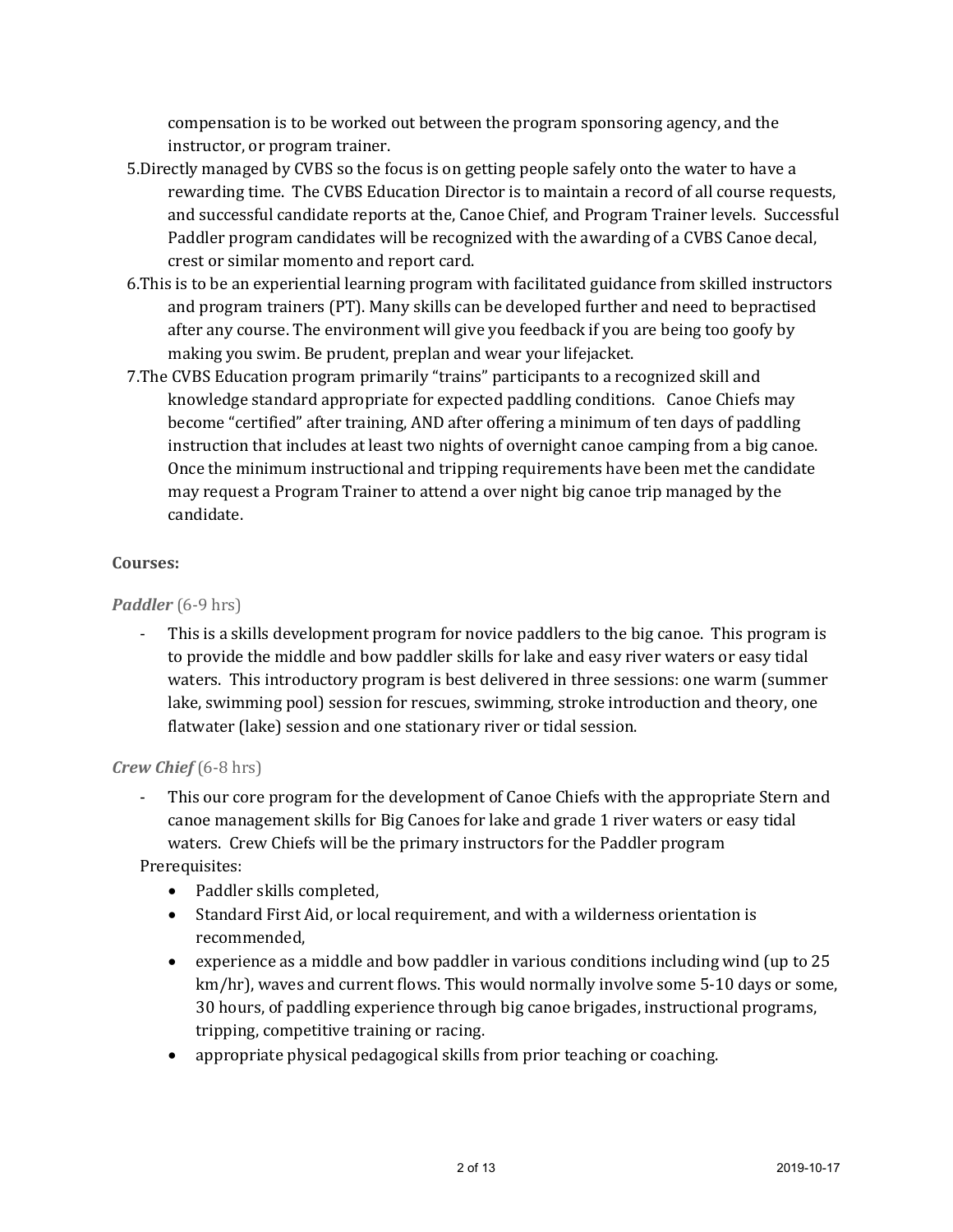### *Program Trainer* (PT)

- This is the means to provide PTs in the various regions of Canada
- PT have the primary role in helping new groups and paddlers to get started, and to help Crew Chiefs acquire the necessary skills, knowledge and experiences to offer a safe and enjoyable big canoe program that includes basic instruction and overnight tripping.
- PTs will be the CVBS agents that evaluate and certify Crew Chiefs that have completed the perquisite training and paddling.
- Initially PTs will be approved by the executive of the CVBS from that pool of experienced big canoe paddling educators who have participated in a number of brigades or training programs of the society. As this program develops PT candidates are expected to come from keen participants within the CVBS program.

# *Moving Water supplement*

- A supplementary program for the additional skills & knowledge required on more difficult rivers and rapids (up to Class II+) for Paddlers and Crew Chiefs.

# *Tidal Water supplement*

- A supplementary program for the additional skills & knowledge required on tidal waters.

# *Trip / Brigade Planning / Leading supplement*

- A supplementary program to look at the larger scale aspects of organizing a group trip up to a multi-canoe extended expedition.

# **Program Details**

### *Paddler* (6-9 hrs)

### Overview

- This is a skills development program for novice paddlers to the big canoe. This program is to provide the middle and bow paddler skills for lake and easy river waters or easy tidal waters. This introductory program is best delivered in three sessions: one warm (summer lake, swimming pool) session for rescues, swimming, stroke introduction and theory, one flatwater (lake) session and one stationary river or tidal session.

### Detail

- Equipment normally two big canoes and crews with appropriate gear for 10 to 16 paddlers. Bent paddles preferred, but not required… normal paddles should be short!.
- Water will require flat water and easy river (Class 1), or tidal water sessions (3 in total). A flat water site with bouys and docks, and a river or tidal site with some but modest currents is needed.
- Students: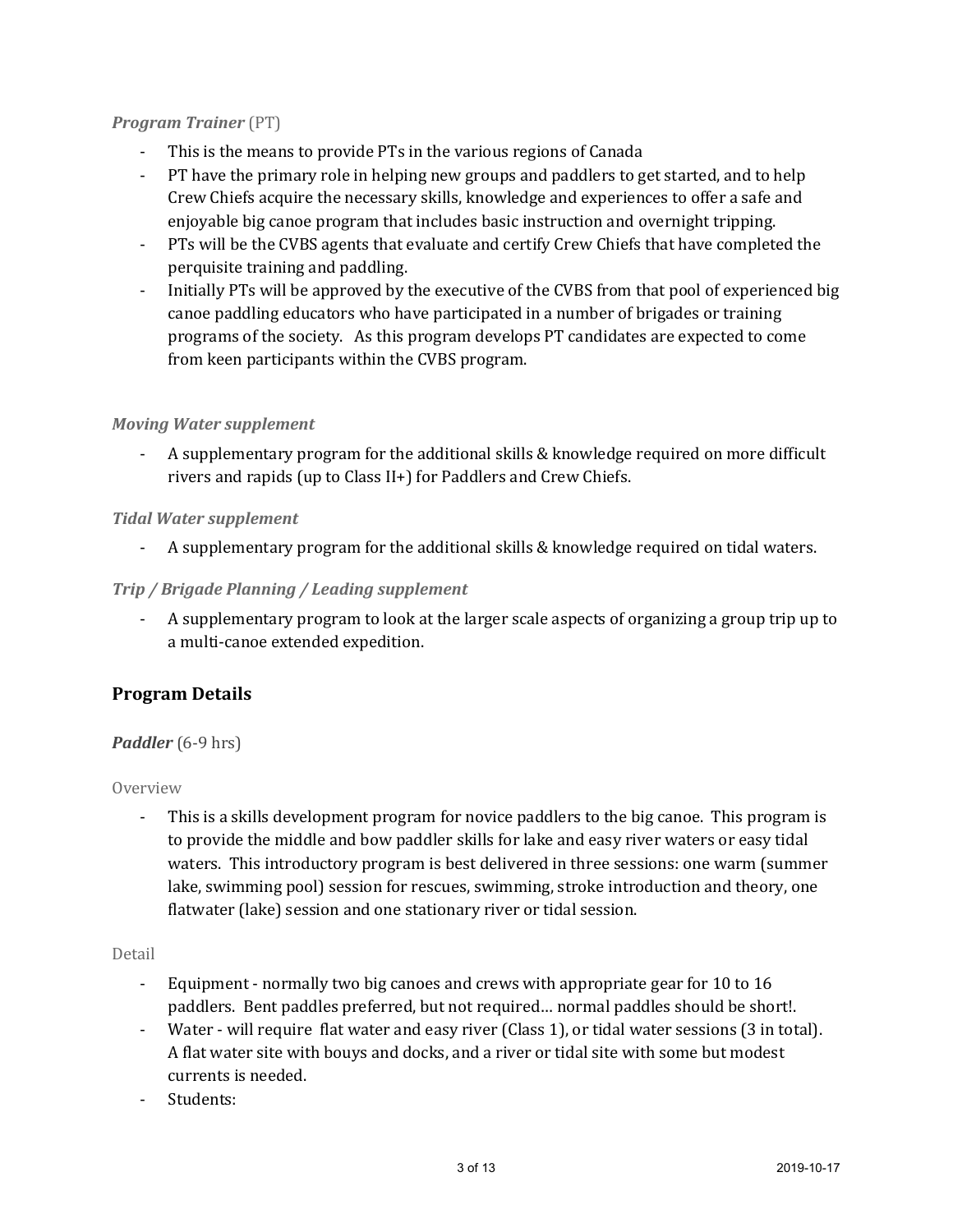- 12 yrs old and up with basic swimming skills while wearing a life-jacket
- 1 less than seats in the canoe. Possibly double seating on interior seats.
- Pre-Launch understandings:
	- What the plan for learning/ demonstration is on the water
	- Safety equipment:
		- Personal: Life jacket fitting, whistles, reflective tape
		- Boat: bailers, painters, throw bags, reboarding loops, lights, reflective tape,
	- safety on water:
		- Hazards (cold, current, trapped between bridge and canoe, foot entrapment, wind)
		- Reentry plan: who is in charge, who gets back in first, what others do
	- Entry into, exits from and moving about the boat,
	- Paddling: paddle (bend fwd), being in stroke (who to watch),
	- Dryland, dock/pool side drills (i.e. Smith Line Dance) for stroke introduction should be included prior to launching canoes
- Strokes in the water / moving the boat / staying right side up:
	- Forward, back paddle, draw, draw at many angles from fwd to bk, pry, ruddering as a form of pry, sculling draws, canoe side slipping
	- The effective places to stroke for steering, turning, braking and moving ahead. The various responsibilities of the seats 1 through 6 or more for forward paddling,
	- learning to and maintaining regular "switches" from side to side,
	- how seats 2 through 5 in assisting with turns, side slipping, landings and docking.
	- Low brace, cross-bow draw for bow paddlers
	- changing places, leaning/tilting or not to assist in turns.
	- Water exercises: power ahead, stop, backward, stationary moving: pin wheel, side slip, Moving turns (fig. 8s), docking,.....
	- Upsetting the canoe, bailing it out, and reentry.
		- Note: The emergency tip/reboard/rescue learning opportunities shall normally be done on easy lake water or still tidal water or in a swimming pool session.
	- "T" Rescue on another upset canoe
	- Basic river maneuvers in easy current: eddy turns, ferrying and back ferrying
- Other stuff for land talking:

-

- Understanding where steering strokes have the most effect:
	- The physics of being off center.
- Throw bag practice,
- loading / unloading canoes from trailers or trucks, short portages
- Personal safety equipment for tripping, managing personal equipment in the canoe: fire, knife, rain gear, first aid,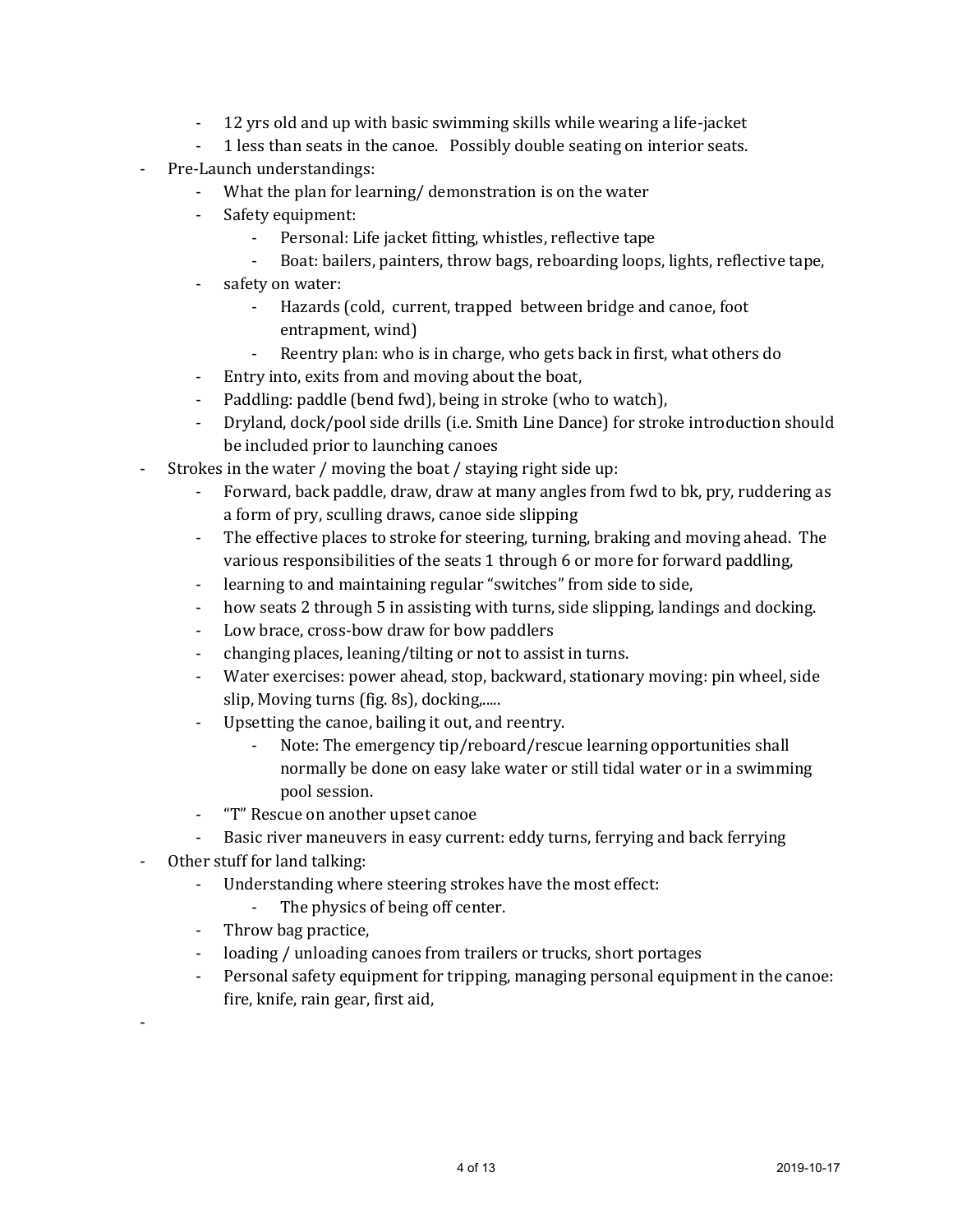### *Crew Chief* (6-8 hrs)

Overview

- This our core program for the development of Canoe Chiefs with the appropriate Stern and canoe management skills for Big Canoes for lake and grade 1 river waters or easy tidal waters. Crew Chiefs will be the primary instructors for the Paddler program

Prerequisites:

- Paddler skills completed,
- Standard First Aid, or local requirement, and with a wilderness orientation is recommended,xperience as a middle and bow paddler in various conditions including wind (up to 25 km/hr) waves and current flows. This would normally involve some 5-10 days, 30 hours,of paddling experience through big canoe brigades,big canoe tripping, or big canoe training or racing.
- appropriate physical pedagogical skills from prior teaching or coaching.Authorization: Crew Chief may: participate on CVBS canoe brigades with a canoe crew. Where two or more Crew Chiefs (with appropriate pedagogical and wilderness living skills) are involved they may teach and lead programs on locally known waters (Class 1+ rivers, or easy tidal), and overnight canoe trips.

#### Detail

- Equipment: must be able to assist new paddlers in selection of lifejacket, paddle and appropriate clothing for a variety of weather conditions. Normally a minimum of two canoes and crews (10 paddlers including staff) shall participate in this course.
- Water normally this course requires both a flat water and river, or tidal water training sessions.
- Students normally 18 years of age or older
- Pre session knowledge
	- Management of a canoe crew, balancing the canoe for weight, skill and strength.
	- Management of the crew for safety, comfort, & nourishment
	- Risk and Program management and planning
- Skills & Knowledge
	- Stern Steering skills: ruddering, standing draws, forward sweeps, "<del>J" stroke</del>
	- Appropriate calls for assistance from the other paddlers in the canoe.
	- Taking leadership in self rescue, and "T" and towing rescue of other canoes.
	- River Towing rescue (may be done with a swamped tandem canoe, or a big canoe)
	- Management of a canoe crew for day and/or overnight tripping. Including gear selection, packing and loading the canoe.
	- Maps, GPS, charts one of see appendix
- Evaluation: by an program trainer of steering abilities under various appropriate (easy) conditions, observation of canoe management over the course of a day's program. This normally ends in a "debrief" of the Crew Chief candidates.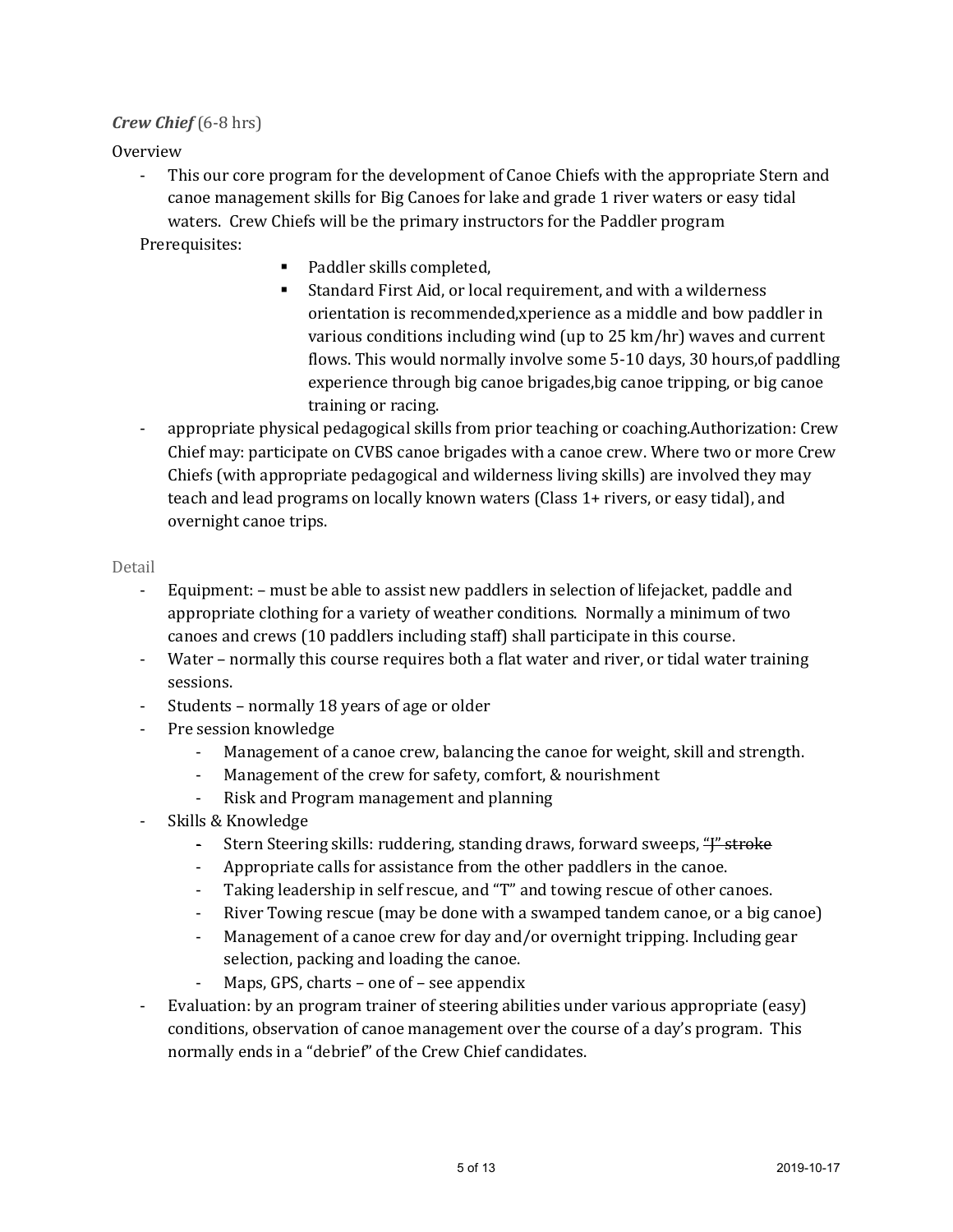# *Program Trainer* (PT)

- This is the means to provide PTs in the various regions of Canada
- PT have the primary role in helping new groups and paddlers to get started, and to help Crew Chiefs acquire the necessary skills, knowledge and experiences to offer a safe and enjoyable big canoe program that includes basic instruction and overnight tripping.
- PTs will be the CVBS agents that evaluate and certify Crew Chiefs that have completed the perquisite training and paddling.

Initially PTs will be approved by the executive of the CVBS from that pool of experienced big canoe paddling educators who have participated in a number of brigades or training programs of the society. As this program develops PT candidates are expected to come from keen participants within the CVBS program.Detail – to be developed

# *Moving Water supplement*

# Overview

- A supplementary program for the skills & knowledge required on rivers for Paddlers and Crew Chiefs.
- Primary emphasis will be on reading and running modest rapids up to Class II+ with an emphasis on safety, ferrying, eddy turns, back ferrying, and managing a canoe in large wave trains.
- Doing long portaging
- Going upstream, Lining, polling, and paddling upstream

### Detail

- TBD

# *Tidal Water supplement*

# Overview

- A supplementary program for the skills & knowledge required on tidal waters.
- With an appropriate tidal water site, the whole of the "paddler" instruction can be taught on the same water. Do the initial still water and rescue work at slack or very low current and then work the moving water skills when the tide is running.

### Detail

- Navigational aids and marine charts
- Paddling steering with both waves, and swell.

-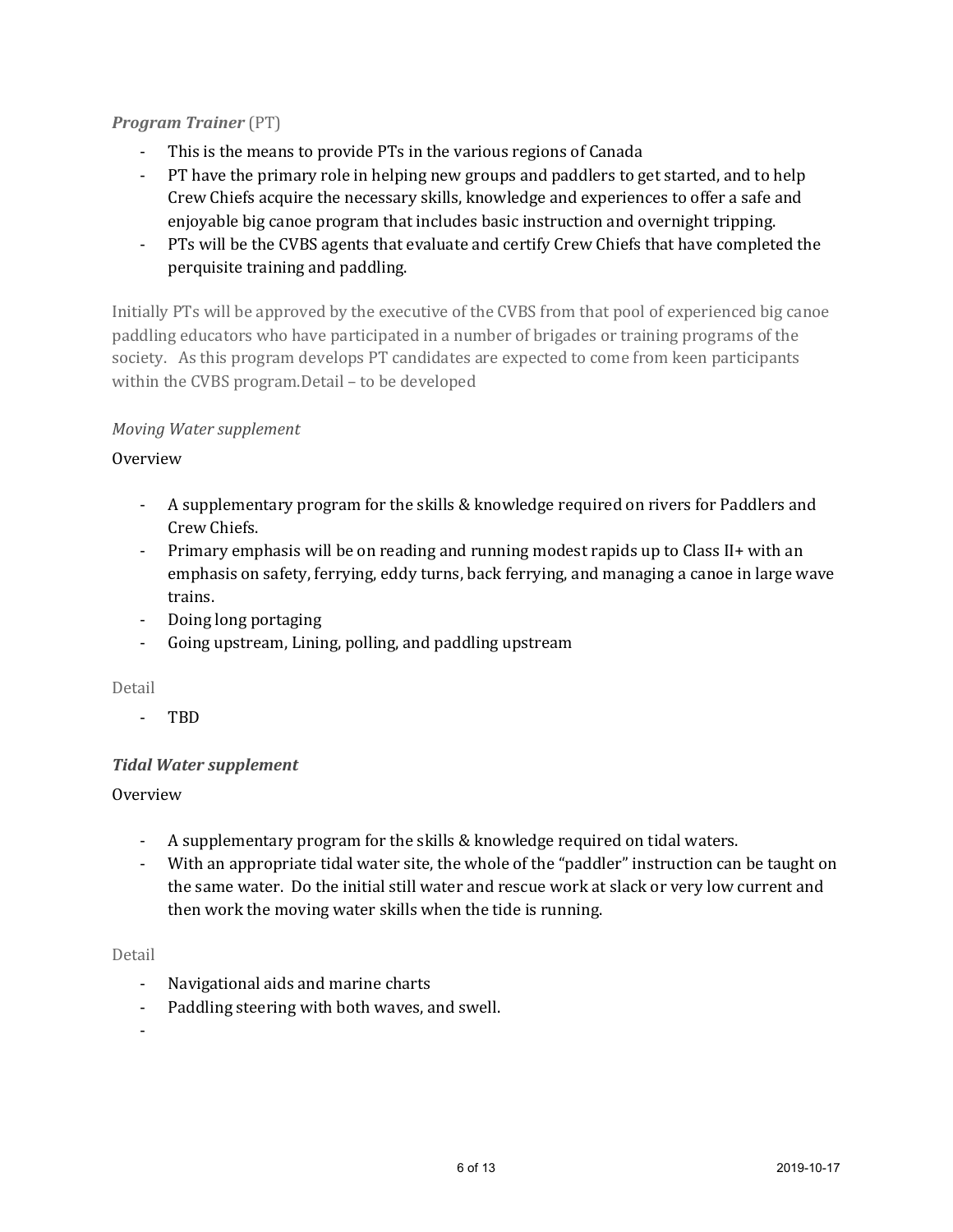# *Trip / Brigade Planning / Leading supplement*

# Overview

- A supplementary program to look at the larger scale aspects of organizing a group trip up to a multi-canoe extended expedition.

Detail - TBD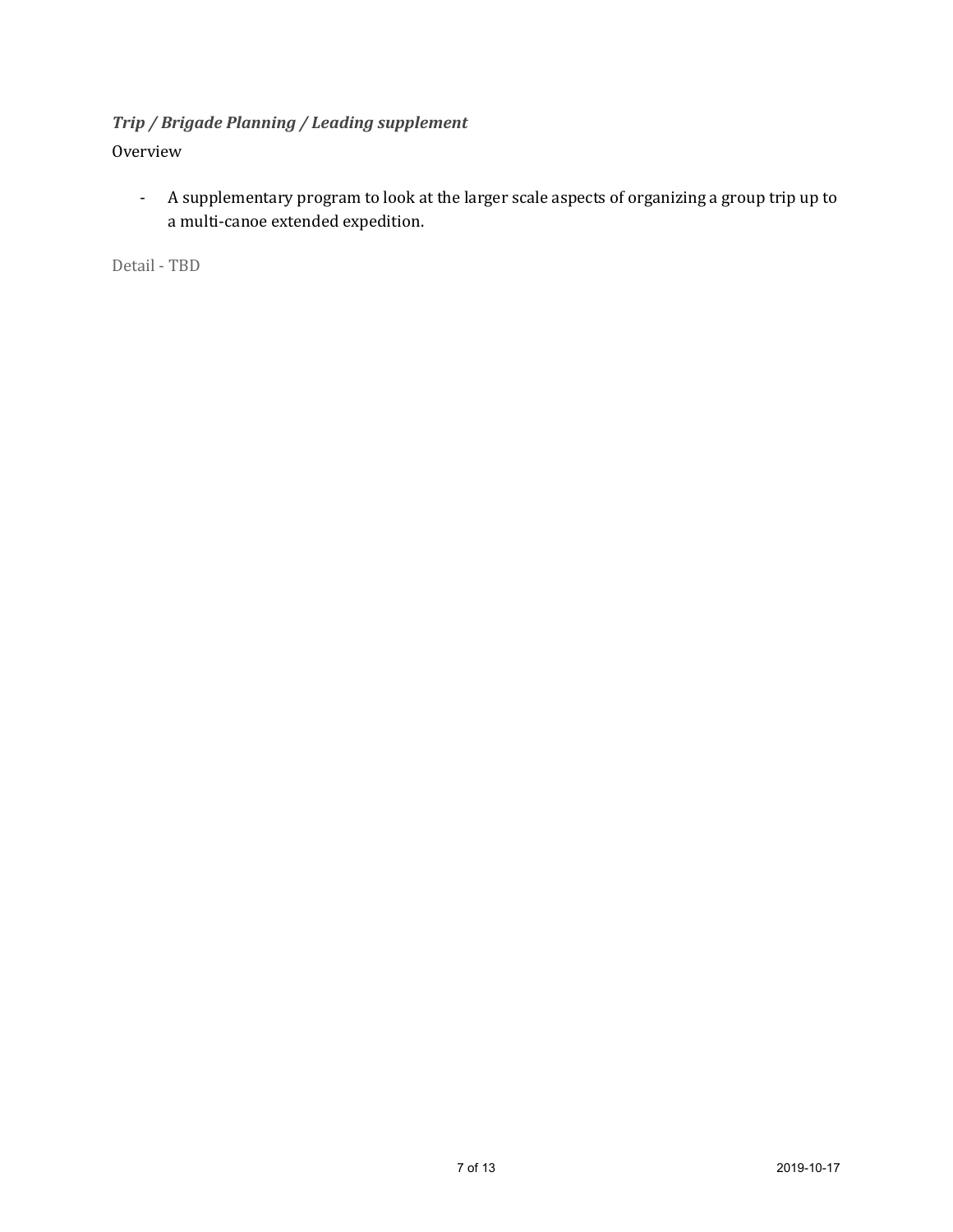# **Supplementary Materials**

#### Definitions & Examples

Easy Lake Water – sheltered body of water with a fetch of less than 1 km, but more importantly for the teaching session winds of less than 10 km/hr, and waves of less than 15 cm. No breaking waves.

Easy River Water – stream at normal (25-75%) summer flows, rapids Class 1 or less, current of 5 km/hr., wind less than 15 km/hr Eg.: North Saskatchewan River below Genesee Bridge,

Easy Tidal Water – sheltered body of water with a fetch of less than 1 km, but more importantly for the teaching session winds of less than 10 km/hr, waves of less than 15 cm or swells of less than 30 cm and current less than 2 kn (4 km/h). No breaking waves.

#### Supplementary Materials – unique to Big Canoes

All of the common paddling skills and knowledge are to be "referenced" to recently published paddling manuals… ideally no more than three.

Boat Management for Canoe Chiefs:

- Pre-start safety and trip review,
- If you are the boat Chief **Talk Loud** if you want people to hear your instructions and follow them. It is a long way to the front of the boat and there may be quite a bit of wave, people, environmental noise to be heard over. Use your "teacher" voice.
- $\bullet$

Changing/Switching Sides:

- $\bullet$  Look at [Tracing the Columbia Time: 00:51 T](https://youtu.be/YDEy9pseOfo)his is the Red Rogues at Hood River in a windstorm doing an excellent change.
- Why change sides?
	- $\circ$  It will reduce the chance of repetitive stress injuries. If you paddle a long period of time on one side, especially in cold wet weather, you risk having an acute, chronic or permanent stress injury to your body. So switch sides and give the other side a rest.  $_{\odot}$
	- Paddling long periods on one side you only used half your body. Those muscles become progressively more tired and less effective. So switch sides and have more power to move ahead, play or respond to emergency situations.
	- $\circ$  This is a truly important skill if you are paddling a distance. If all you are doing is floating around a lake for  $\frac{1}{2}$  an hour it does not really matter. This skill is seldom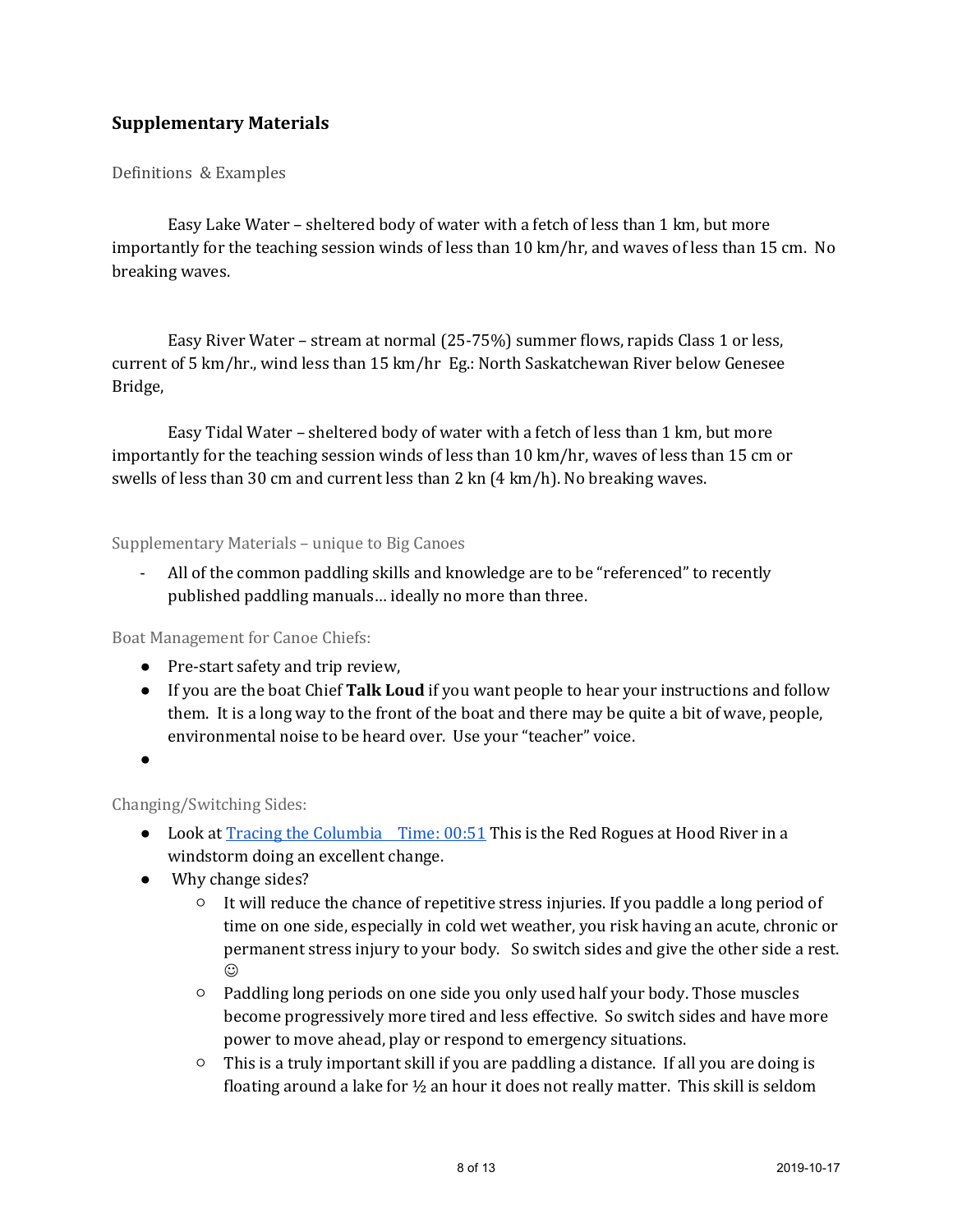taught due to fear of tipping. However it turns out that almost all crews and learn this in less than 10 minutes and will then demand frequent changes.

- What a terrific switch looks like: See the trailer for "Tracing the Columbia"
- How to change sides (assuming 6 people and 6 seats):
	- $\circ$  Seat 5, the caller, (second from the back) in a loud clear voice calling in time with the paddling of the bow person calls: "Ready" on stroke 1, "Set" on stroke 2, and seats 2, 3, 4, 5 all flow across to the other side on the the unspoken third stroke.
		- Seat 2 person moves across smoothly and predictably
		- Seat 3 person moves at a rate that counterbalances Seat 2
		- Seat 4 person moves at a rate that counterbalances Seats 2 & 3
		- Seat 5 person moves at a rate that counterbalances Seats 2 & 3 & 4
		- Seat 1 would normally switch paddling sides on that same unspoken third stroke and keep going without missing a stroke. However Seat 1 might be busy steering or doing something else and would often be sitting centered enough that their sideways body movement would have little impact on lateral balance.
		- All try Seats work to miss as few strokes as possible. It is possible for everyone to miss no strokes. That is to slide across and get in the next (fourth stroke) on time. In order to do that the whole team must have mutual confidence and move quickly.
		- Stern person changes sides any time they want to optimize steering. The stern if there is concerning water coming up may tell the caller not to switch.
	- o How often to change:
		- Recreational: usually every 1 to 3 minutes is a good period. Once a team has paddled with switching for an hour or so, they will get grumpy if the calls are less frequent than 3 minutes.
		- Racing: On truly long marathon races of 8 or more hours 2.5 minutes works well. On races of 20 min to 2 hours, 45 sec to 1 minute is better. Changing sides in a 500 M race is not useful.
- Teaching/coaching learning to change sides:
	- $\overline{O}$

Loading, Keeping in stroke, Stroke coaching a Big Canoe:

- When you are the canoe chief:
	- Balancing the crew: Very often, for the first few hours with new crew you will have to repeatedly have to tell them where and how to sit. Get them to move even as little as 2 cm left or right to level the boat.
	- Being in stroke: Looka[t Tracing the Columbia Time 00:19](https://youtu.be/YDEy9pseOfo)
		- If the whole boat is "in stroke" with each other, the boat will not wobble from side to side (saves energy), not rock front to back less (saves energy), allow people to focus on padding forward

Dump and self-rescuing: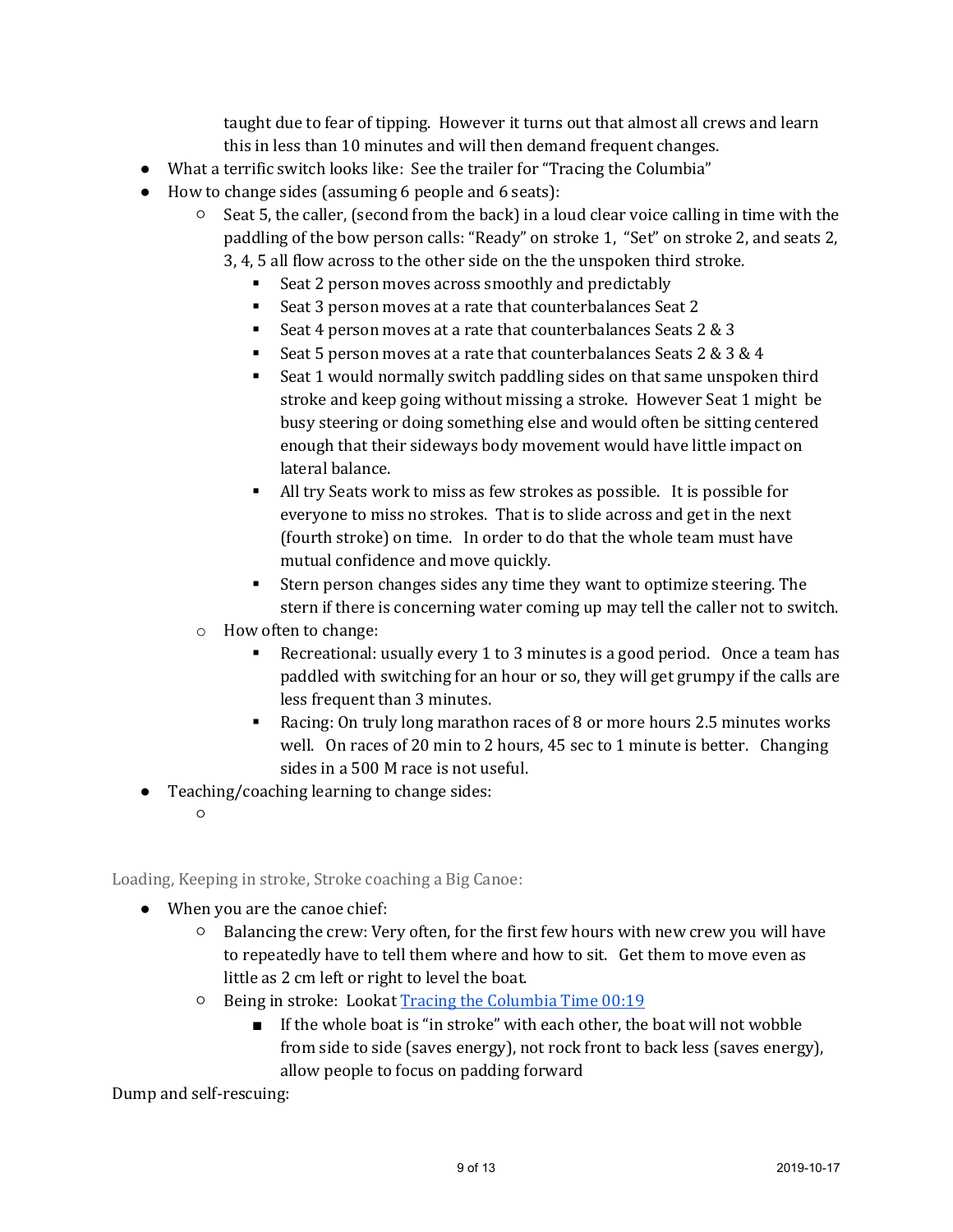- PUT IN URL to previous written material: Safety plan? Web site CVBS resources?
- Resource: [HowToRollBoonaThe29FootVoyageur.pdf](http://voyageurbrigade.org/wp-content/uploads/2017/04/HowToRollBoonaThe29FootVoyageur.pdf)
- Topics:
	- Do it in a lake, do it on a river, do it tidal
	- ○

Demonstration of reading River Current, Lake water:

- Can you predict:
	- Where the current will be turning to at the furthest point ahead you can see?
	- What the ripple and wave patterns on the water surface is telling you about water depth, current direction and hazards.
	- Can you cross that eddy line, play in that wave or turn behind the upcoming rock or bridge pier safely?
	- What the vegetation on the shores tells you about current, depth and dangers for each 100 to 200 m section for the next km?
	- What geology shows and what the geology or topography of the shore tells you about dangers, current and water depth into the distance.
	- Where the deepest, safest water is for the visible upcoming bends in the water.
	- How the map you have relates to where you are on the water and where to go to for emergencies at escalating levels of severity.
	- Where to land for lunch or a bio-break easily and without getting excessively muddy?

Demonstration of reading the Tides/Current:

- Can you predict:
	- Where the current will be taking you?
	- $\circ$  Are you on a collision course with the oncoming traffic. Hint: if the back ground behind the oncoming craft does not move or change you are on a collision course unless it is going away. :(
	- What the wave and swell patterns telling you about water depth, beach steepness, current direction and hazards.
	- Can you cross that eddy line, play in that wave or turn behind the upcoming rock or pier safely?
	- What the vegetation on the shores tells you about current, depth and dangers for each 100 to 200 m section for the next km?
	- What geology shows and what the geology or topography of the shore tells you about dangers, current and water depth into the distance.
	- Where the most sheltered shore iis for the visible upcoming water.
	- How the map you have relates to where you are on the water and where to go to for emergencies at escalating levels of severity.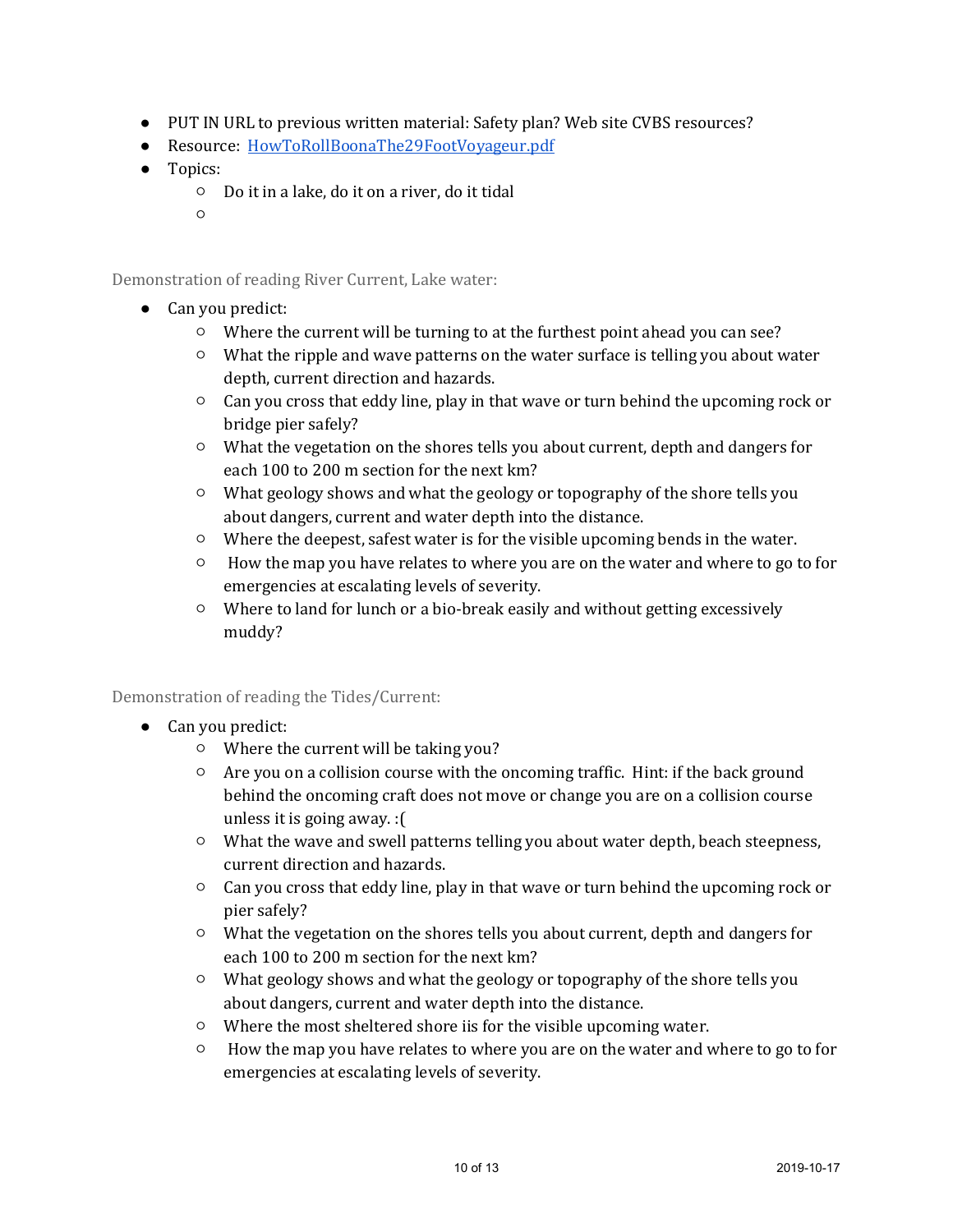○ How long will it take you to cross the channel, how long will the weather hold and can the how paddling group stick together safely?

How to do a "wiggle gate":

- The wiggle gate is 11aneuveringng pattern that thoroughly exercises a canoe team's ability to steer forward and backward.
- Doing part of all of the wiggle gate can be a valuable exercise and evaluation tool.
- Diagram of patterns 1, 2, 3,4 goes here Get PDF from Mark Lund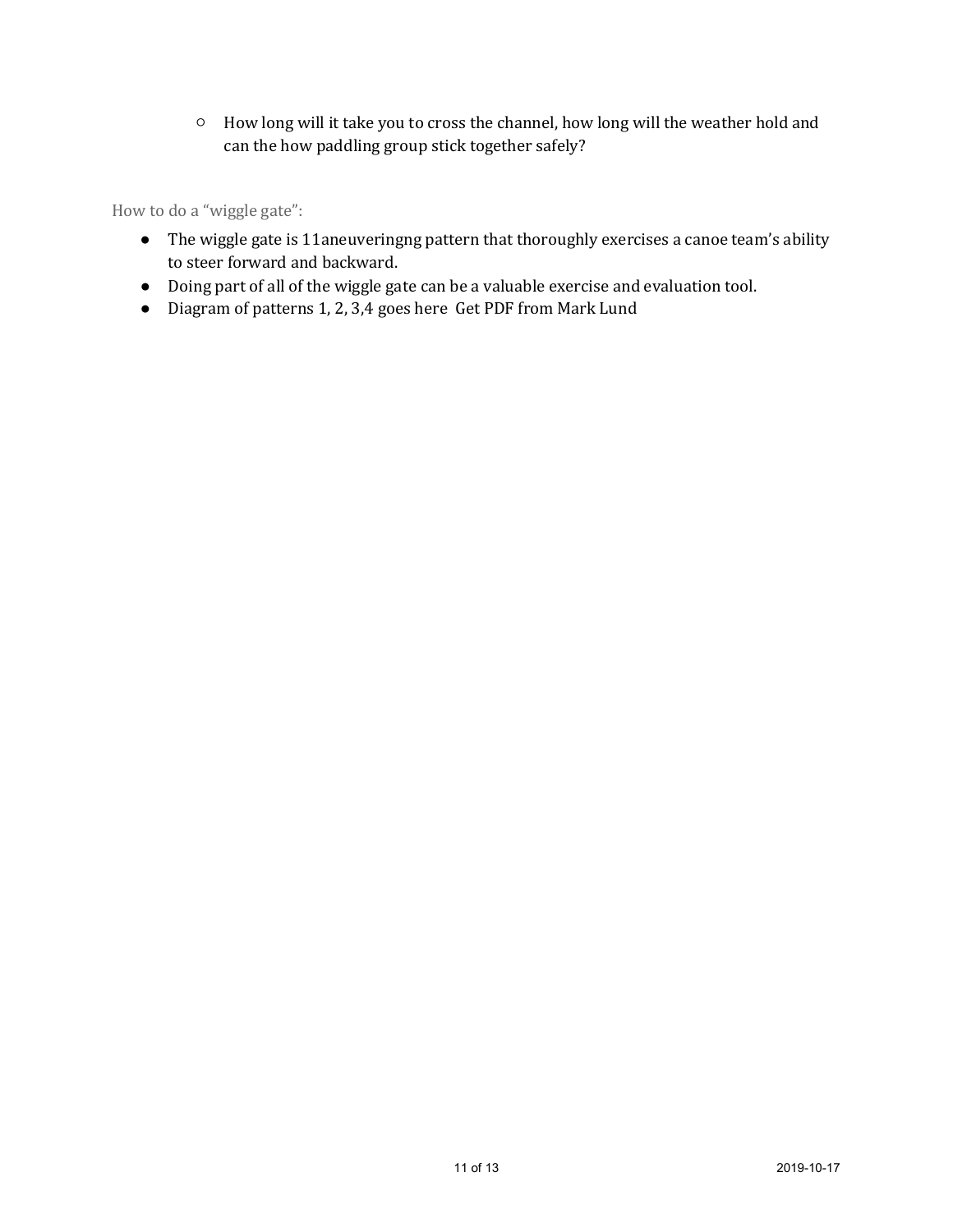# **Big Canoe Stroke– - requirements, errors**

 $\sim$  -  $\sim$ 

| <b>Stroke &amp; Skills</b>                   | <b>Must be demonstrated</b> | <b>Errors to avoid</b> |
|----------------------------------------------|-----------------------------|------------------------|
| <b>Forward Stroke</b>                        |                             |                        |
| Brake / Back Paddling                        |                             |                        |
| <b>Basic Draw</b>                            |                             |                        |
| Forward Sweep                                |                             |                        |
| Reverse Sweep                                |                             |                        |
| Low Brace                                    |                             |                        |
| Pry                                          |                             |                        |
| <b>Cross Draw</b>                            |                             |                        |
| Stern Rudder                                 |                             |                        |
| <b>Sculling Draw</b>                         |                             |                        |
| <b>Changing Sides</b>                        |                             |                        |
| Reading current flows,<br>predicting hazards |                             |                        |
|                                              |                             |                        |
|                                              |                             |                        |
|                                              |                             |                        |
|                                              |                             |                        |
|                                              |                             |                        |